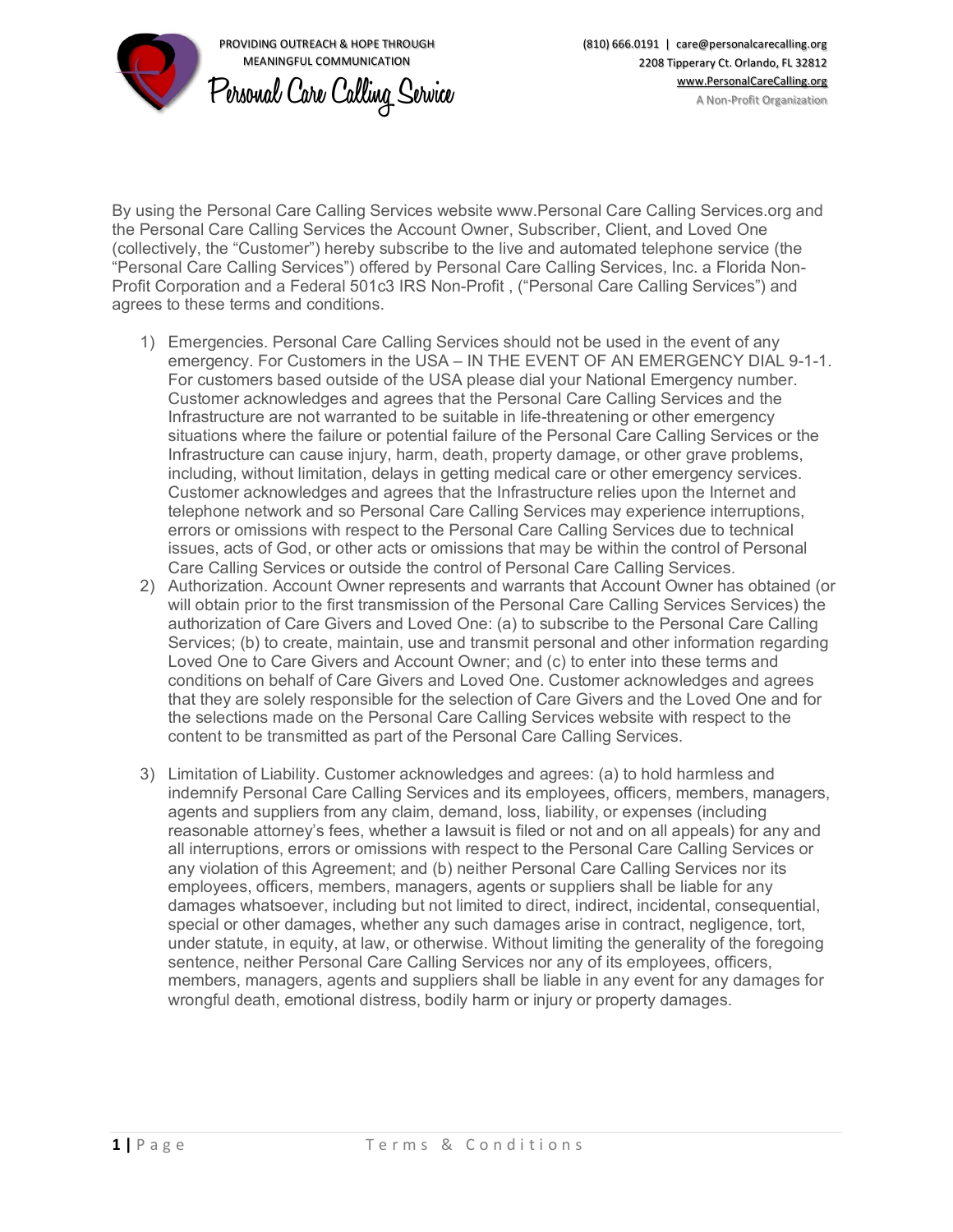

- 4) NO WARRANTY. TO THE MAXIMUM EXTENT PERMITTED BY APPLICABLE LAW, THE Personal Care Calling Services ARE PROVIDED BY Personal Care Calling Services AND ITS SUPPLIERS "AS IS" AND "AS AVAILABLE" WITHOUT ANY CONDITION OR WARRANTY WHATSOEVER. ALL CONDITIONS AND WARRANTIES, WHETHER EXPRESS OR IMPLIED, ARE DISCLAIMED BY Personal Care Calling Services AND ITS SUPPLIERS, INCLUDING, WITHOUT LIMITATION, THE IMPLIED CONDITIONS AND/OR WARRANTIES OF MERCHANTABILITY, TITLE, NONINFRINGEMENT AND FITNESS FOR A PARTICULAR PURPOSE.
- 5) Network Security. Customer acknowledges and agrees that the portion of the infrastructure through which the Personal Care Calling Services (the "Infrastructure") are provided that contains content regarding Customer will pass through servers on which such content will be stored which will not be segregated or in a separate physical location from servers on which other similar content is or will be transmitted or stored.
- 6) Payment Terms & Refunds. Upon sign up for the service, your credit card will be charged. The Service is billed in advance on a monthly or annual basis and is non-refundable. There will be no refunds or credits for partial months of service. Personal Care Calling Services reserves the right to refuse service to anyone for any reason at any time. Personal Care Calling Services reserves the right to cancel service to anyone for any reason at any time.
- 7) Modifications to the Service and Prices. Personal Care Calling Services reserves the right at any time and from time to time to modify or discontinue, temporarily or permanently, the Service (or any part thereof) with or without notice. Prices of all Services, including but not limited to monthly subscription plan fees to the Service, are subject to change upon 30 days notice from us. Such notice may be provided at any time by posting the changes to the Personal Care Calling Services website or the Service itself. Personal Care Calling Services shall not be liable to you or to any third party for any modification, price change, suspension or discontinuance of the Service.
- 8) Entire Agreement. These terms and conditions contain the entire agreement between Personal Care Calling Services and Customer. There are no representations, conditions or statements which are material to these terms and conditions, unless specifically and expressly stated in these terms and conditions. Customer has not relied upon any such representations not contained in these terms and conditions. Personal Care Calling Services shall not be responsible for any promise, conditions, warranties or representations made by any of its representatives, employees, or agents unless such statement is given by Personal Care Calling Services in writing and Customer acknowledges that these terms and conditions and such writing signed by the Customer shall represent the whole agreement between Personal Care Calling Services and Customer to the exclusion of any other agreement or understanding whatsoever.
- 9) Termination. Customer may terminate Personal Care Calling Services at any time through the Personal Care Calling Services website as provided therein. Sections 3, 4 and 10 of these terms and conditions shall survive any such termination.